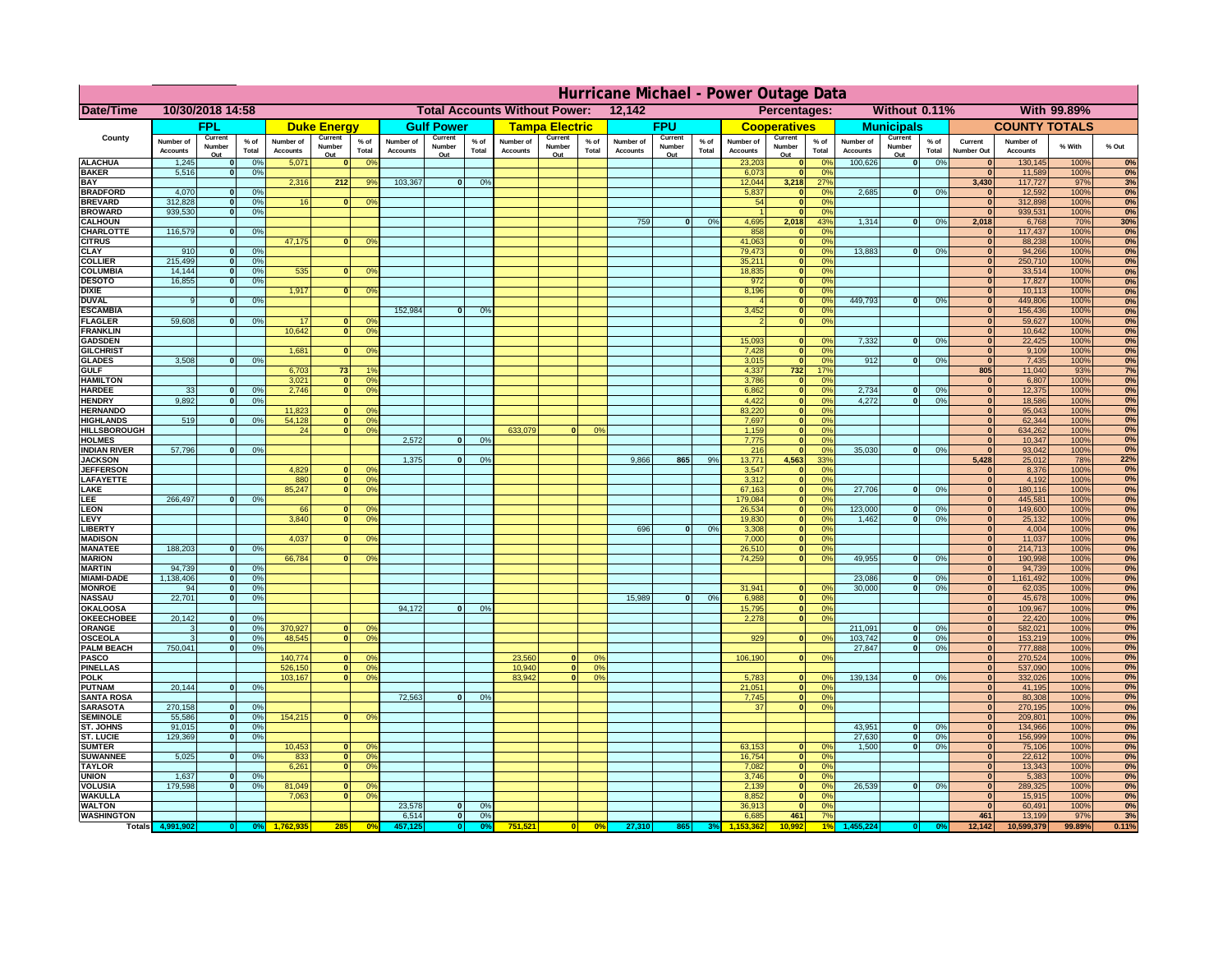# 10/30/2018 2:58 PM Hurricane Michael

| <b>Power Provider</b>                   | <b>County</b>       | <b>Number of Customers</b> | <b>Current Number Out</b> |                          | <b>Estimated Restore Time</b> |
|-----------------------------------------|---------------------|----------------------------|---------------------------|--------------------------|-------------------------------|
|                                         |                     |                            |                           | <b>Outage Percentage</b> |                               |
| West Florida Electric Cooperative, Inc. | <b>JACKSON</b>      | 13,723                     | 4,517                     | 32.92%                   | >5 days                       |
| Gulf Coast Electric Cooperative, Inc.   | BAY                 | 12,044                     | 3,218                     | 26.72%                   | >5 days                       |
| West Florida Electric Cooperative, Inc. | <b>CALHOUN</b>      | 2,852                      | 1,360                     | 47.69%                   | >5 days                       |
| Florida Public Utilities Corporation    | <b>JACKSON</b>      | 9,866                      | 865                       | 8.77%                    | 72                            |
| Gulf Coast Electric Cooperative, Inc.   | <b>GULF</b>         | 4,337                      | 732                       | 16.88%                   | >5 days                       |
|                                         | CALHOUN             |                            | 658                       |                          |                               |
| Gulf Coast Electric Cooperative, Inc.   |                     | 1,843                      |                           | 35.70%                   | >5 days                       |
| West Florida Electric Cooperative, Inc. | <b>WASHINGTON</b>   | 4,260                      | 370                       | 8.69%                    | >5 days                       |
| Duke Energy                             | BAY                 | 2,316                      | 212                       | 9.15%                    | TBD                           |
| Gulf Coast Electric Cooperative, Inc.   | <b>WASHINGTON</b>   | 2,425                      | 91                        | 3.75%                    | >5 days                       |
| Duke Energy                             | GULF                | 6,703                      | 73                        | 1.09%                    | TBD                           |
| Gulf Coast Electric Cooperative, Inc.   | <b>JACKSON</b>      | 48                         | 46                        | 95.83%                   | >5 days                       |
| Central Florida Electric Cooperative    | <b>ALACHUA</b>      | 875                        | 0                         | 0.00%                    | TBD                           |
|                                         | <b>DIXIE</b>        | 7,595                      | $\pmb{0}$                 | 0.00%                    | TBD                           |
| Central Florida Electric Cooperative    |                     |                            |                           |                          |                               |
| Central Florida Electric Cooperative    | <b>GILCHRIST</b>    | 7,424                      | $\mathbf 0$               | 0.00%                    | Restored                      |
| Central Florida Electric Cooperative    | LAFAYETTE           | 9                          | $\mathbf 0$               | 0.00%                    | <b>TBD</b>                    |
| Central Florida Electric Cooperative    | LEVY                | 17,513                     | $\mathbf 0$               | 0.00%                    | Restored                      |
| Central Florida Electric Cooperative    | <b>MARION</b>       | 9                          | $\pmb{0}$                 | 0.00%                    | <b>TBD</b>                    |
| Chattahoochee Electric                  | GADSDEN             | 1,173                      | $\mathbf 0$               | 0.00%                    | Restored                      |
| Choctawhatchee Electric Cooperative     | <b>HOLMES</b>       | 293                        | $\mathbf 0$               | 0.00%                    | Restored                      |
|                                         |                     |                            | $\mathbf 0$               |                          |                               |
| Choctawhatchee Electric Cooperative     | <b>OKALOOSA</b>     | 15,795                     |                           | 0.00%                    | Restored                      |
| Choctawhatchee Electric Cooperative     | <b>SANTA ROSA</b>   | 201                        | $\mathbf 0$               | 0.00%                    | Restored                      |
| Choctawhatchee Electric Cooperative     | <b>WALTON</b>       | 36,812                     | 0                         | 0.00%                    | Restored                      |
| City of Alachua                         | <b>ALACHUA</b>      | 4,426                      | $\mathbf 0$               | 0.00%                    | TBD                           |
| City of Bartow                          | <b>POLK</b>         | 11,790                     | 0                         | 0.00%                    | TBD                           |
| City of Blountstown                     | CALHOUN             | 1,314                      | $\mathbf 0$               | 0.00%                    | Restored                      |
| City of Bushnell                        | SUMTER              | 1,500                      | 0                         | 0.00%                    | TBD                           |
|                                         |                     |                            | $\pmb{0}$                 |                          | <b>TBD</b>                    |
| City of Clewiston                       | <b>HENDRY</b>       | 4,272                      |                           | 0.00%                    |                               |
| City of Fort Meade                      | POLK                | 2,379                      | 0                         | 0.00%                    | TBD                           |
| City of Havana                          | <b>GADSDEN</b>      | 1,391                      | $\mathbf 0$               | 0.00%                    | Restored                      |
| City of Leesburg                        | LAKE                | 22,000                     | 0                         | 0.00%                    | TBD                           |
| City of Moore Haven                     | <b>GLADES</b>       | 912                        | $\mathbf 0$               | 0.00%                    | <b>TBD</b>                    |
| City of Mount Dora                      | LAKE                | 5,706                      | 0                         | 0.00%                    | TBD                           |
| City of Newberry                        | <b>ALACHUA</b>      | 1,727                      | $\pmb{0}$                 | 0.00%                    | <b>TBD</b>                    |
| City of Quincy                          | GADSDEN             | 4,768                      | 0                         | 0.00%                    | Restored                      |
|                                         |                     |                            |                           |                          |                               |
| City of Starke                          | <b>BRADFORD</b>     | 2,685                      | $\pmb{0}$                 | 0.00%                    | <b>TBD</b>                    |
| City of Tallahassee                     | <b>LEON</b>         | 123,000                    | 0                         | 0.00%                    | Restored                      |
| City of Vero Beach                      | <b>INDIAN RIVER</b> | 35,030                     | $\mathbf 0$               | 0.00%                    | <b>TBD</b>                    |
| City of Wauchula                        | HARDEE              | 2,734                      | $\pmb{0}$                 | 0.00%                    | TBD                           |
| City of Williston                       | LEVY                | 1,462                      | $\mathbf 0$               | 0.00%                    | <b>TBD</b>                    |
| City of Winter Park                     | ORANGE              | 13,941                     | $\pmb{0}$                 | 0.00%                    | TBD                           |
| Clay Electric Cooperative               | <b>ALACHUA</b>      | 22,328                     | $\pmb{0}$                 | 0.00%                    | <b>TBD</b>                    |
|                                         |                     |                            |                           |                          |                               |
| Clay Electric Cooperative               | <b>BAKER</b>        | 2,476                      | 0                         | 0.00%                    | <b>TBD</b>                    |
| Clay Electric Cooperative               | <b>BRADFORD</b>     | 5,837                      | $\pmb{0}$                 | 0.00%                    | <b>TBD</b>                    |
| Clay Electric Cooperative               | <b>CLAY</b>         | 79,473                     | $\mathbf 0$               | 0.00%                    | <b>TBD</b>                    |
| Clay Electric Cooperative               | <b>COLUMBIA</b>     | 16,922                     | $\mathbf 0$               | 0.00%                    | <b>TBD</b>                    |
| Clay Electric Cooperative               | <b>DUVAL</b>        | $\overline{4}$             | 0                         | 0.00%                    | <b>TBD</b>                    |
| Clay Electric Cooperative               | <b>FLAGLER</b>      | $\mathbf 2$                | $\mathbf 0$               | 0.00%                    | <b>TBD</b>                    |
| Clay Electric Cooperative               | <b>GILCHRIST</b>    | $\overline{4}$             | $\mathbf 0$               | 0.00%                    | TBD                           |
|                                         |                     |                            |                           |                          |                               |
| Clay Electric Cooperative               | LAKE                | 2,239                      | $\pmb{0}$                 | 0.00%                    | <b>TBD</b>                    |
| Clay Electric Cooperative               | LEVY                | 712                        | 0                         | 0.00%                    | TBD                           |
| Clay Electric Cooperative               | <b>MARION</b>       | 16,301                     | $\pmb{0}$                 | 0.00%                    | TBD                           |
| Clay Electric Cooperative               | PUTNAM              | 21,051                     | 0                         | 0.00%                    | TBD                           |
| Clay Electric Cooperative               | SUWANNEE            | 5                          | $\pmb{0}$                 | 0.00%                    | <b>TBD</b>                    |
| Clay Electric Cooperative               | <b>UNION</b>        | 3,746                      | 0                         | 0.00%                    | TBD                           |
| Clay Electric Cooperative               | <b>VOLUSIA</b>      | 2,139                      | $\pmb{0}$                 | 0.00%                    | TBD                           |
|                                         |                     |                            |                           |                          |                               |
| Duke Energy                             | <b>ALACHUA</b>      | 5,071                      | 0                         | 0.00%                    | Restored                      |
| <b>Duke Energy</b>                      | <b>BREVARD</b>      | 16                         | $\pmb{0}$                 | 0.00%                    | Restored                      |
| Duke Energy                             | <b>CITRUS</b>       | 47,175                     | 0                         | 0.00%                    | Restored                      |
| Duke Energy                             | <b>COLUMBIA</b>     | 535                        | $\pmb{0}$                 | 0.00%                    | Restored                      |
| Duke Energy                             | <b>DIXIE</b>        | 1,917                      | 0                         | 0.00%                    | Restored                      |
| Duke Energy                             | <b>FLAGLER</b>      | 17                         | $\pmb{0}$                 | 0.00%                    | Restored                      |
| Duke Energy                             | <b>FRANKLIN</b>     | 10,642                     | 0                         | 0.00%                    | Restored                      |
|                                         |                     |                            | $\pmb{0}$                 |                          |                               |
| <b>Duke Energy</b>                      | <b>GILCHRIST</b>    | 1,681                      |                           | 0.00%                    | Restored                      |
| Duke Energy                             | <b>HAMILTON</b>     | 3,021                      | $\pmb{0}$                 | 0.00%                    | Restored                      |
| <b>Duke Energy</b>                      | HARDEE              | 2,746                      | $\pmb{0}$                 | 0.00%                    | Restored                      |
| Duke Energy                             | <b>HERNANDO</b>     | 11,823                     | 0                         | 0.00%                    | Restored                      |
| <b>Duke Energy</b>                      | <b>HIGHLANDS</b>    | 54,128                     | $\pmb{0}$                 | 0.00%                    | Restored                      |
| Duke Energy                             | HILLSBOROUGH        | 24                         | 0                         | 0.00%                    | Restored                      |
| Duke Energy                             | <b>JEFFERSON</b>    | 4,829                      | $\pmb{0}$                 | 0.00%                    | Restored                      |
|                                         | LAFAYETTE           | 880                        | 0                         | 0.00%                    | Restored                      |
| Duke Energy                             |                     |                            |                           |                          |                               |
| Duke Energy                             | LAKE                | 85,247                     | $\pmb{0}$                 | 0.00%                    | Restored                      |
| Duke Energy                             | LEON                | 66                         | 0                         | 0.00%                    | Restored                      |
| Duke Energy                             | LEVY                | 3,840                      | $\mathbf 0$               | 0.00%                    | Restored                      |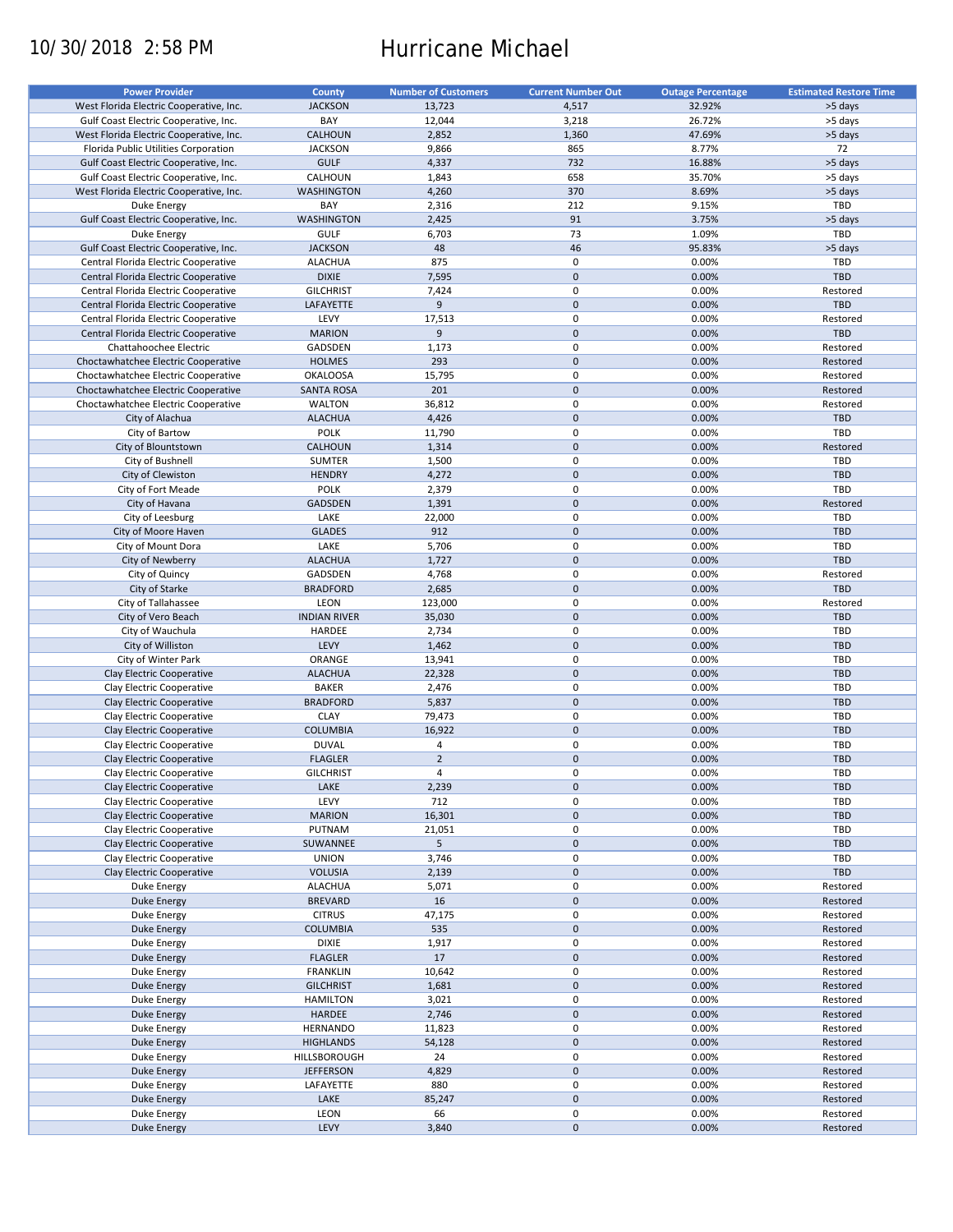## 10/30/2018 2:58 PM Hurricane Michael

| Duke Energy                                        | <b>MADISON</b>      | 4,037          | 0           | 0.00% | Restored   |
|----------------------------------------------------|---------------------|----------------|-------------|-------|------------|
| <b>Duke Energy</b>                                 | <b>MARION</b>       | 66,784         | $\mathbf 0$ | 0.00% | Restored   |
|                                                    |                     |                |             |       |            |
| Duke Energy                                        | ORANGE              | 370,927        | 0           | 0.00% | Restored   |
| Duke Energy                                        | <b>OSCEOLA</b>      | 48,545         | $\mathbf 0$ | 0.00% | Restored   |
| Duke Energy                                        | PASCO               | 140,774        | 0           | 0.00% | Restored   |
|                                                    |                     |                |             |       |            |
| Duke Energy                                        | PINELLAS            | 526,150        | $\mathbf 0$ | 0.00% | Restored   |
| Duke Energy                                        | <b>POLK</b>         | 103,167        | $\mathbf 0$ | 0.00% | Restored   |
| Duke Energy                                        | SEMINOLE            | 154,215        | $\mathbf 0$ | 0.00% | Restored   |
|                                                    |                     |                |             |       |            |
| Duke Energy                                        | <b>SUMTER</b>       | 10,453         | 0           | 0.00% | Restored   |
| <b>Duke Energy</b>                                 | SUWANNEE            | 833            | $\mathbf 0$ | 0.00% | Restored   |
| Duke Energy                                        | <b>TAYLOR</b>       | 6,261          | 0           | 0.00% | Restored   |
|                                                    |                     |                |             |       |            |
| <b>Duke Energy</b>                                 | <b>VOLUSIA</b>      | 81,049         | $\mathbf 0$ | 0.00% | Restored   |
| Duke Energy                                        | WAKULLA             | 7,063          | 0           | 0.00% | Restored   |
| Escambia River Electric Cooperative, Inc.          | <b>ESCAMBIA</b>     | 3,452          | $\mathbf 0$ | 0.00% | <b>TBD</b> |
|                                                    |                     |                |             |       |            |
| Escambia River Electric Cooperative, Inc.          | <b>SANTA ROSA</b>   | 7,544          | $\mathbf 0$ | 0.00% | <b>TBD</b> |
| Florida Keys Electric Cooperative                  | <b>MONROE</b>       | 31,941         | $\mathbf 0$ | 0.00% | <b>TBD</b> |
| Florida Power and Light Company                    | <b>ALACHUA</b>      | 1,245          | $\mathbf 0$ | 0.00% | <b>TBD</b> |
|                                                    |                     |                |             |       |            |
| Florida Power and Light Company                    | <b>BAKER</b>        | 5,516          | $\mathbf 0$ | 0.00% | <b>TBD</b> |
| Florida Power and Light Company                    | <b>BRADFORD</b>     | 4,070          | $\pmb{0}$   | 0.00% | <b>TBD</b> |
|                                                    |                     |                | $\mathbf 0$ |       |            |
| Florida Power and Light Company                    | <b>BREVARD</b>      | 312,828        |             | 0.00% | <b>TBD</b> |
| Florida Power and Light Company                    | <b>BROWARD</b>      | 939,530        | $\pmb{0}$   | 0.00% | <b>TBD</b> |
| Florida Power and Light Company                    | <b>CHARLOTTE</b>    | 116,579        | $\mathbf 0$ | 0.00% | <b>TBD</b> |
|                                                    |                     |                |             |       |            |
| Florida Power and Light Company                    | <b>CLAY</b>         | 910            | $\mathbf 0$ | 0.00% | <b>TBD</b> |
| Florida Power and Light Company                    | <b>COLLIER</b>      | 215,499        | $\mathbf 0$ | 0.00% | <b>TBD</b> |
| Florida Power and Light Company                    | COLUMBIA            | 14,144         | 0           | 0.00% | <b>TBD</b> |
|                                                    |                     |                |             |       |            |
| Florida Power and Light Company                    | <b>DESOTO</b>       | 16,855         | $\mathbf 0$ | 0.00% | <b>TBD</b> |
| Florida Power and Light Company                    | <b>DUVAL</b>        | 9              | 0           | 0.00% | <b>TBD</b> |
|                                                    |                     |                | $\pmb{0}$   |       | <b>TBD</b> |
| Florida Power and Light Company                    | <b>FLAGLER</b>      | 59,608         |             | 0.00% |            |
| Florida Power and Light Company                    | <b>GLADES</b>       | 3,508          | 0           | 0.00% | <b>TBD</b> |
| Florida Power and Light Company                    | <b>HARDEE</b>       | 33             | $\pmb{0}$   | 0.00% | <b>TBD</b> |
|                                                    |                     |                |             |       |            |
| Florida Power and Light Company                    | <b>HENDRY</b>       | 9,892          | $\pmb{0}$   | 0.00% | TBD        |
| Florida Power and Light Company                    | <b>HIGHLANDS</b>    | 519            | $\mathbf 0$ | 0.00% | <b>TBD</b> |
| Florida Power and Light Company                    | <b>INDIAN RIVER</b> | 57,796         | 0           | 0.00% | <b>TBD</b> |
|                                                    |                     |                |             |       |            |
| Florida Power and Light Company                    | LEE                 | 266,497        | $\mathbf 0$ | 0.00% | <b>TBD</b> |
| Florida Power and Light Company                    | MANATEE             | 188,203        | 0           | 0.00% | TBD        |
| Florida Power and Light Company                    | <b>MARTIN</b>       | 94,739         | $\mathbf 0$ | 0.00% | <b>TBD</b> |
|                                                    |                     |                |             |       |            |
| Florida Power and Light Company                    | MIAMI-DADE          | 1,138,406      | $\pmb{0}$   | 0.00% | <b>TBD</b> |
| Florida Power and Light Company                    | <b>MONROE</b>       | 94             | $\mathbf 0$ | 0.00% | <b>TBD</b> |
|                                                    |                     |                | $\pmb{0}$   |       |            |
| Florida Power and Light Company                    | NASSAU              | 22,701         |             | 0.00% | TBD        |
| Florida Power and Light Company                    | OKEECHOBEE          | 20,142         | $\mathbf 0$ | 0.00% | <b>TBD</b> |
| Florida Power and Light Company                    | ORANGE              | 3              | $\mathbf 0$ | 0.00% | <b>TBD</b> |
|                                                    |                     |                |             |       |            |
| Florida Power and Light Company                    | <b>OSCEOLA</b>      | $\overline{3}$ | $\mathbf 0$ | 0.00% | <b>TBD</b> |
| Florida Power and Light Company                    | PALM BEACH          | 750,041        | $\pmb{0}$   | 0.00% | <b>TBD</b> |
| Florida Power and Light Company                    | PUTNAM              | 20,144         | $\mathbf 0$ | 0.00% | <b>TBD</b> |
|                                                    |                     |                |             |       |            |
| Florida Power and Light Company                    | SARASOTA            | 270,158        | $\mathbf 0$ | 0.00% | TBD        |
| Florida Power and Light Company                    | SEMINOLE            | 55,586         | $\mathbf 0$ | 0.00% | <b>TBD</b> |
| Florida Power and Light Company                    | ST. JOHNS           | 91,015         | 0           | 0.00% | <b>TBD</b> |
|                                                    |                     |                |             |       |            |
| Florida Power and Light Company                    | <b>ST. LUCIE</b>    | 129,369        | $\mathbf 0$ | 0.00% | <b>TBD</b> |
| Florida Power and Light Company                    | SUWANNEE            | 5,025          | $\mathbf 0$ | 0.00% | TBD        |
|                                                    |                     |                |             |       |            |
| Florida Power and Light Company                    | <b>UNION</b>        | 1,637          | $\pmb{0}$   | 0.00% | <b>TBD</b> |
| Florida Power and Light Company                    | VOLUSIA             | 179,598        | 0           | 0.00% | TBD        |
| Florida Public Utilities Corporation               | <b>CALHOUN</b>      | 759            | $\mathbf 0$ | 0.00% | Restored   |
|                                                    |                     |                |             |       |            |
| Florida Public Utilities Corporation               | <b>LIBERTY</b>      | 696            | 0           | 0.00% | Restored   |
| Florida Public Utilities Corporation               | NASSAU              | 15,989         | $\mathbf 0$ | 0.00% | Restored   |
| Fort Pierce Utilities Authority                    | ST. LUCIE           | 27,630         | 0           | 0.00% | <b>TBD</b> |
|                                                    |                     |                |             |       |            |
| Gainesville (Gainesville Regional Utilities - GRU) | <b>ALACHUA</b>      | 94,473         | $\mathbf 0$ | 0.00% | <b>TBD</b> |
| Glades Electric Cooperative, Inc.                  | <b>GLADES</b>       | 3,015          | 0           | 0.00% | <b>TBD</b> |
| Glades Electric Cooperative, Inc.                  | HARDEE              | $\mathbf 0$    | $\mathbf 0$ |       | <b>TBD</b> |
|                                                    |                     |                |             |       |            |
| Glades Electric Cooperative, Inc.                  | <b>HENDRY</b>       | 3,530          | 0           | 0.00% | <b>TBD</b> |
| Glades Electric Cooperative, Inc.                  | <b>HIGHLANDS</b>    | 7,321          | $\pmb{0}$   | 0.00% | <b>TBD</b> |
| Glades Electric Cooperative, Inc.                  |                     |                |             |       |            |
|                                                    | OKEECHOBEE          | 2,278          | $\pmb{0}$   | 0.00% | <b>TBD</b> |
| Green Cove Springs Electric                        | <b>CLAY</b>         | 3,889          | $\mathbf 0$ | 0.00% | <b>TBD</b> |
| Gulf Coast Electric Cooperative, Inc.              | <b>WALTON</b>       | 101            | 0           | 0.00% | TBD        |
|                                                    |                     |                |             |       |            |
| <b>Gulf Power Company</b>                          | BAY                 | 103,367        | $\pmb{0}$   | 0.00% | Restored   |
| <b>Gulf Power Company</b>                          | <b>ESCAMBIA</b>     | 152,984        | 0           | 0.00% | Restored   |
| <b>Gulf Power Company</b>                          | <b>HOLMES</b>       | 2,572          | $\pmb{0}$   | 0.00% | Restored   |
|                                                    |                     |                |             |       |            |
| <b>Gulf Power Company</b>                          | <b>JACKSON</b>      | 1,375          | $\pmb{0}$   | 0.00% | Restored   |
| <b>Gulf Power Company</b>                          | <b>OKALOOSA</b>     | 94,172         | $\pmb{0}$   | 0.00% | Restored   |
| <b>Gulf Power Company</b>                          | <b>SANTA ROSA</b>   | 72,563         | 0           | 0.00% | Restored   |
|                                                    |                     |                |             |       |            |
| <b>Gulf Power Company</b>                          | <b>WALTON</b>       | 23,578         | $\pmb{0}$   | 0.00% | Restored   |
| <b>Gulf Power Company</b>                          | WASHINGTON          | 6,514          | 0           | 0.00% | Restored   |
|                                                    |                     |                | $\pmb{0}$   |       | <b>TBD</b> |
| Homestead                                          | MIAMI-DADE          | 23,086         |             | 0.00% |            |
| Jacksonville (JEA)                                 | <b>CLAY</b>         | 9,994          | $\pmb{0}$   | 0.00% | <b>TBD</b> |
| Jacksonville (JEA)                                 | <b>DUVAL</b>        | 430,918        | $\pmb{0}$   | 0.00% | <b>TBD</b> |
|                                                    |                     |                |             |       |            |